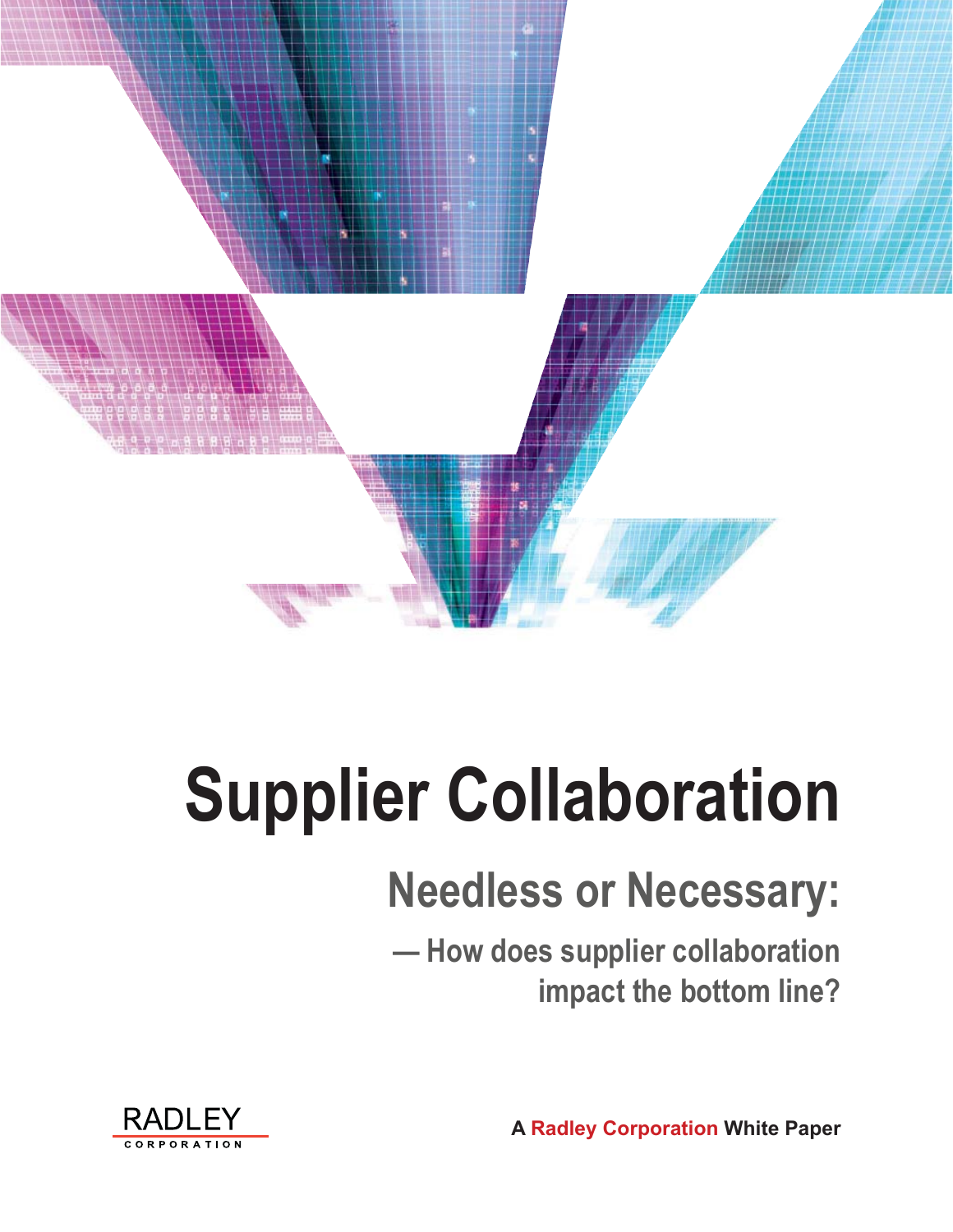## TABLE OF CONTENTS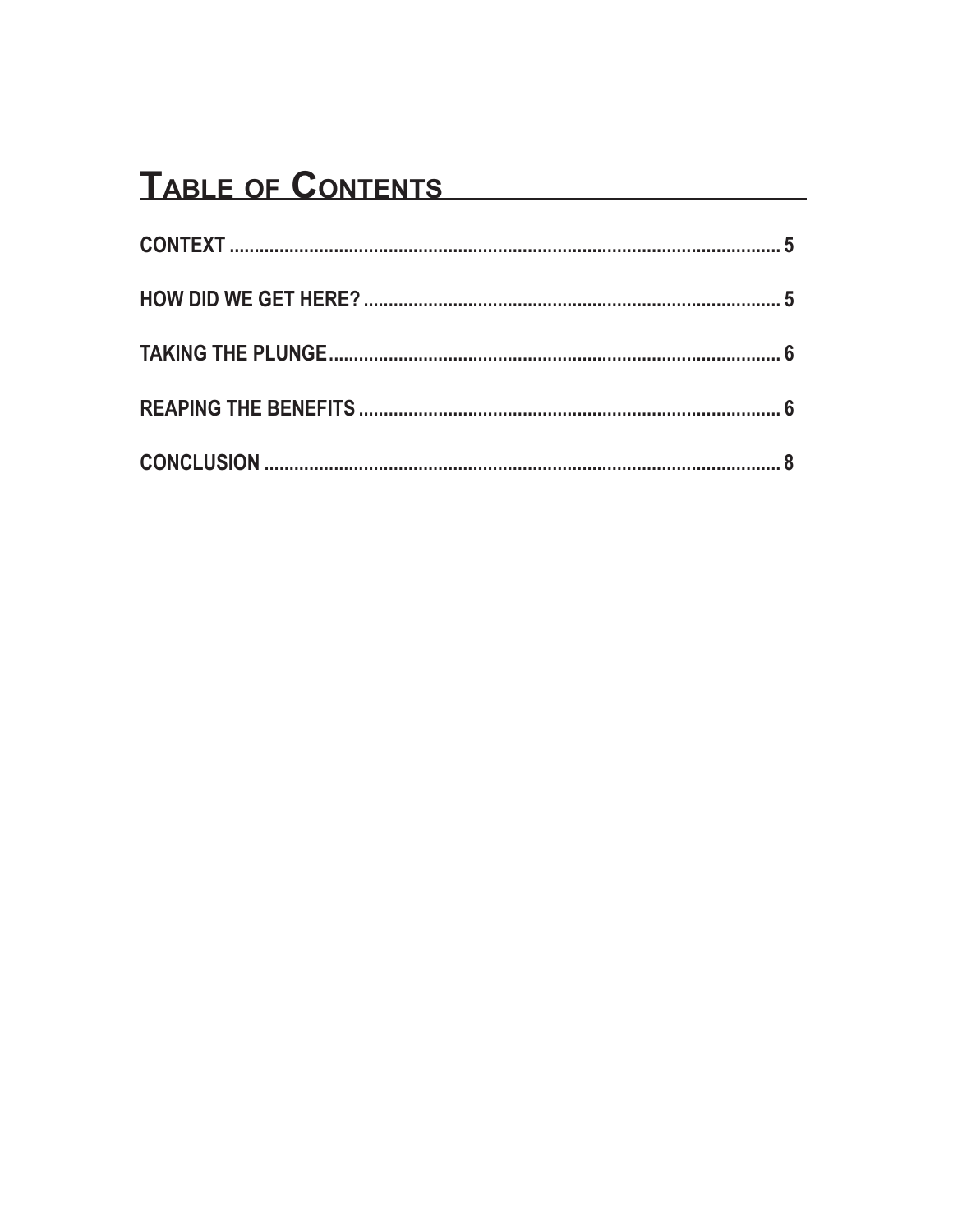

# **NEEDLESS OR NECESSARY?**

## **Managing Supply Chains**

*— How does supplier collaboration impact the bottom line?*

It's no secret that supply chains are becoming increasingly complex. From sourcing, manufacturing, and storing inventory, to the logistics of shipping and tracking orders, moving product through distribution networks on time and within budget presents an on-going challenge for manufacturers. Add to that government regulations, increases in customer demands and market globalization and it's easy to see why creating responsive and cost-effective supply chains is more difficult than ever before.

As the business climate continues to rapidly change, companies seek out ways to leverage greater efficiency in their operations. One of the key areas of interest is supplier collaboration. Supply chain collaboration is defined as two or

#### **Supply chain industry trends** 2017 risk concerns

From economic and political uncertainty to supply chain disruptions, suppliers are facing an unpredictable risk landscape in 2017. Supply chain teams listed the biggest risks facing their supply chain this year from most to least concerning. The percentages below depict the respondents' top concerns:



more autonomous firms working jointly to plan and execute supply chain operations.<sup>1</sup> There are advantages to fostering closer supplier relationships, but how much impact does supplier collaboration really have on the bottom line?

## **How did we get here?**

Let's first take a look back to the start of supply chain management. Before the industrial revolution, production of goods was performed locally, allowing for direct alignment with the source of raw materials. With the expansion of shipping in the late 18th century, raw materials grown in one part of the world could be transported to another for processing. However, communication technology lagged far behind until the advent of the telegraph, bringing with it greater collaboration between manufacturers and suppliers.

Supply chain management leapt to the forefront with the modern assembly line in the early 20th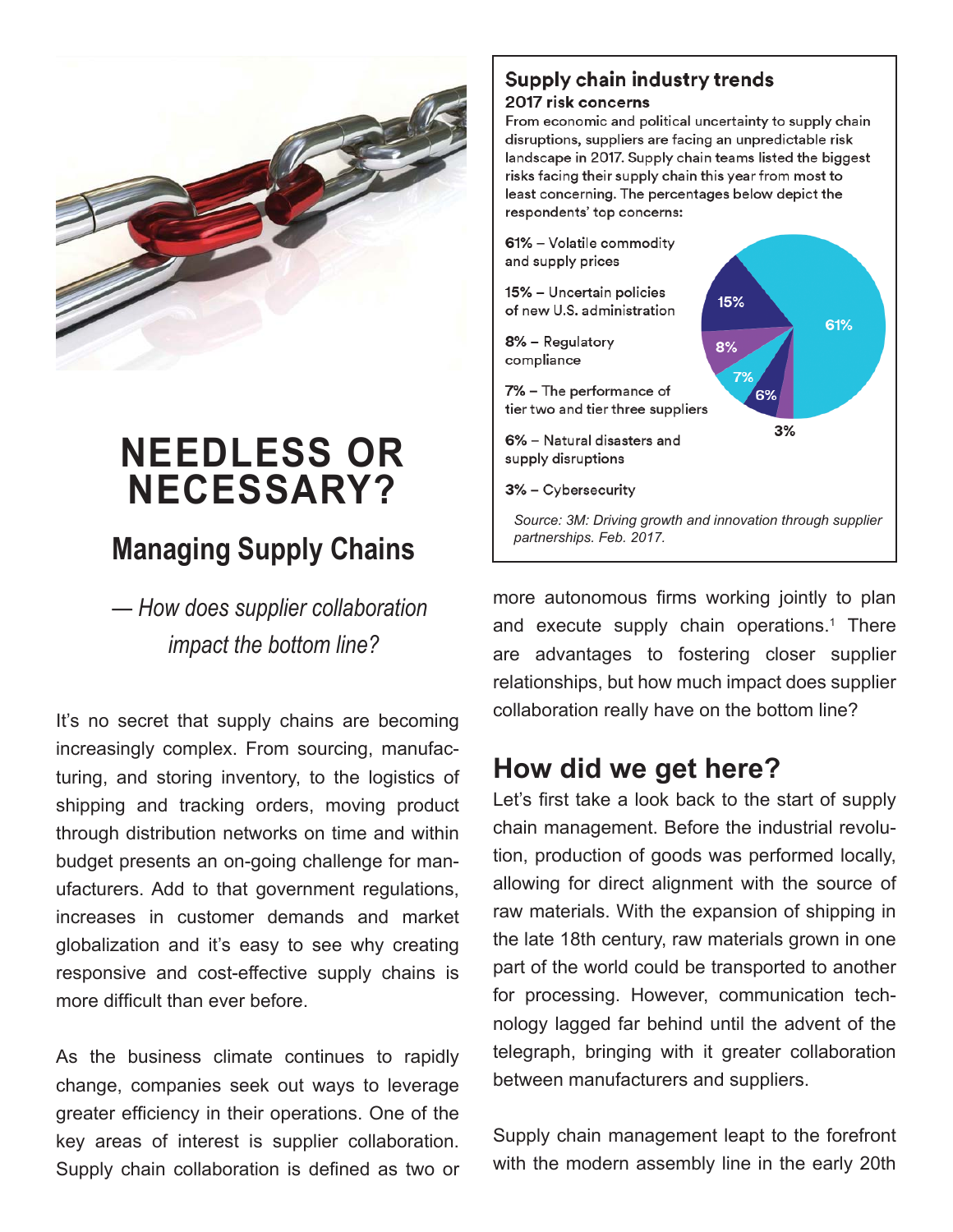century, followed by widespread use of the telephone, further boosting communications capabilities. With the development of EDI (electronic data interchange) in the 1960's, and later ERP (Enterprise resource planning) systems, the focus was on cost reduction and added value. Beginning in the 1980's firms began to see the benefit of forming collaborative relationships with their suppliers.



plier collaboration.3 While EDI has, in part, filled this gap, it may not be ideal for all supplier levels. Most large manufacturers and original equipment manufacturers (OEM's) utilize EDI technology to communicate with their suppliers, but smaller suppliers often do not have the resources to implement and support it. Therefore, these smaller suppliers rely on man-

In the 90's, the term "supply chain management" was redefined to include supply chain relationships for the purpose of competitive advantage.<sup>2</sup> By fostering collaborative supplier relationships companies could realize greater control over the processes effecting inventory procurement. Even so, these relationships seldom expanded beyond one-on-one supplier to manufacturer communication.

In the new century, changes in the way we do business have altered the concept of supplier collaboration. Globalization, multi-location manufacturing, and ease of communications have allowed for a network approach. Specialized partners work together to contribute to overall efficiency, address risk of disruption and align data along the supply chain.

#### **Taking the Plunge**

While a networked approach to supplier relationships is easy to discuss, implementing the idea has proven harder to achieve. A recent study found that 70% of suppliers said at least half of the customers they supply do not have a strong system and process in place for buyer and supual document creation (faxing, telephone, etc.) which is labor intensive, error prone and financially costly. Manually processing an order is estimated to cost \$38 in comparison to just \$1.35 for an order processed using EDI.4

Not wishing to burden these smaller suppliers with implementing an EDI solution, many companies are turning to web-based collaboration portals to streamline communication with their suppliers. In a recent study from the University of Tennessee, electronic connections are expected to increase more than 20 percent over the next three years and 69 percent of those surveyed said that they intend to increase the number of customers they trade with electronically.5

#### **Reaping the Benefits**

For companies implementing supplier collaboration methods, what gains have they seen? A 2015 report by SCM states that the quality of supplier relations can impact 30% of a company's gross profit and half of its operating profit.<sup>6</sup>

Similarly, a study<sup>7</sup> of 956 respondents from over 500 companies in various industries found:

> The top 10% of performers (in terms of value achieved through SRM) reported an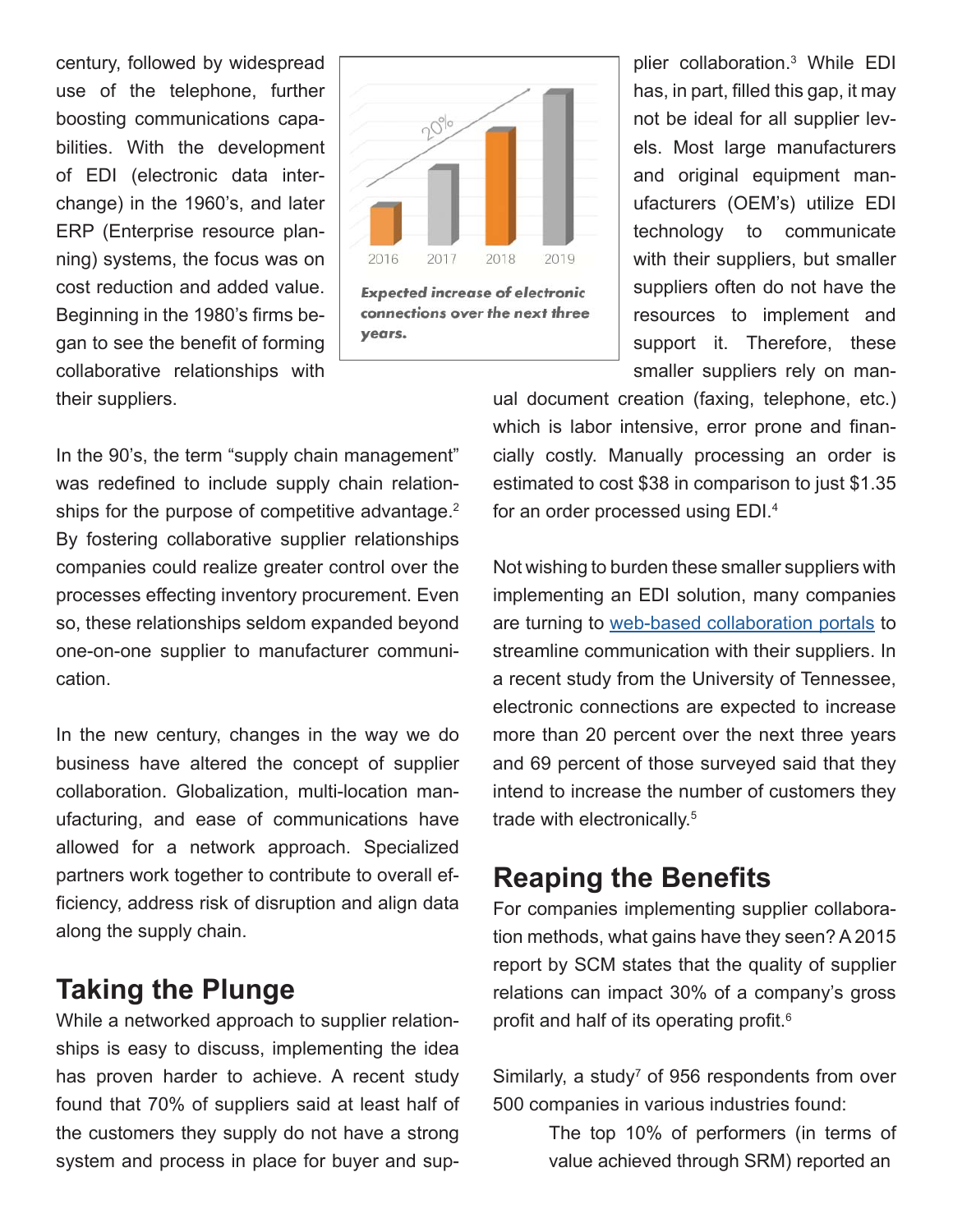average of US \$304M, inclusive of savings and other strategic and financial benefits, was achieved through their SRM programs in the prior year.

Three areas of process improvement stand out as key factors being impacted by supplier collaboration, resulting in savings in costs, labor or risk.

1. Efficiency  $-$  Efficiency gains reduce the overhead costs of manual labor tasks, paper document processing and re-processing due to errors. Suppliers with close working relationships to their buyers can also work together toward joint decisions on product design, marketing, pricing, production or distribution which can contribute to further innovations in continuous improvement.

2. Financial Costs – Supplier collaboration adds visibility to inventory shipments, including intransit orders. With this increased visibility, companies can implement just-in-time inventory (JIT) and avoid over- or under-stock situations. JIT reduces the chance of unnecessary expenses accrued through storing and managing components and finished goods held in inventory.

#### How strategic supplier engagement boosts competitive advantage

% of respondents saying 'extremely relevant'



Source: SCM World CSCO survey 2014

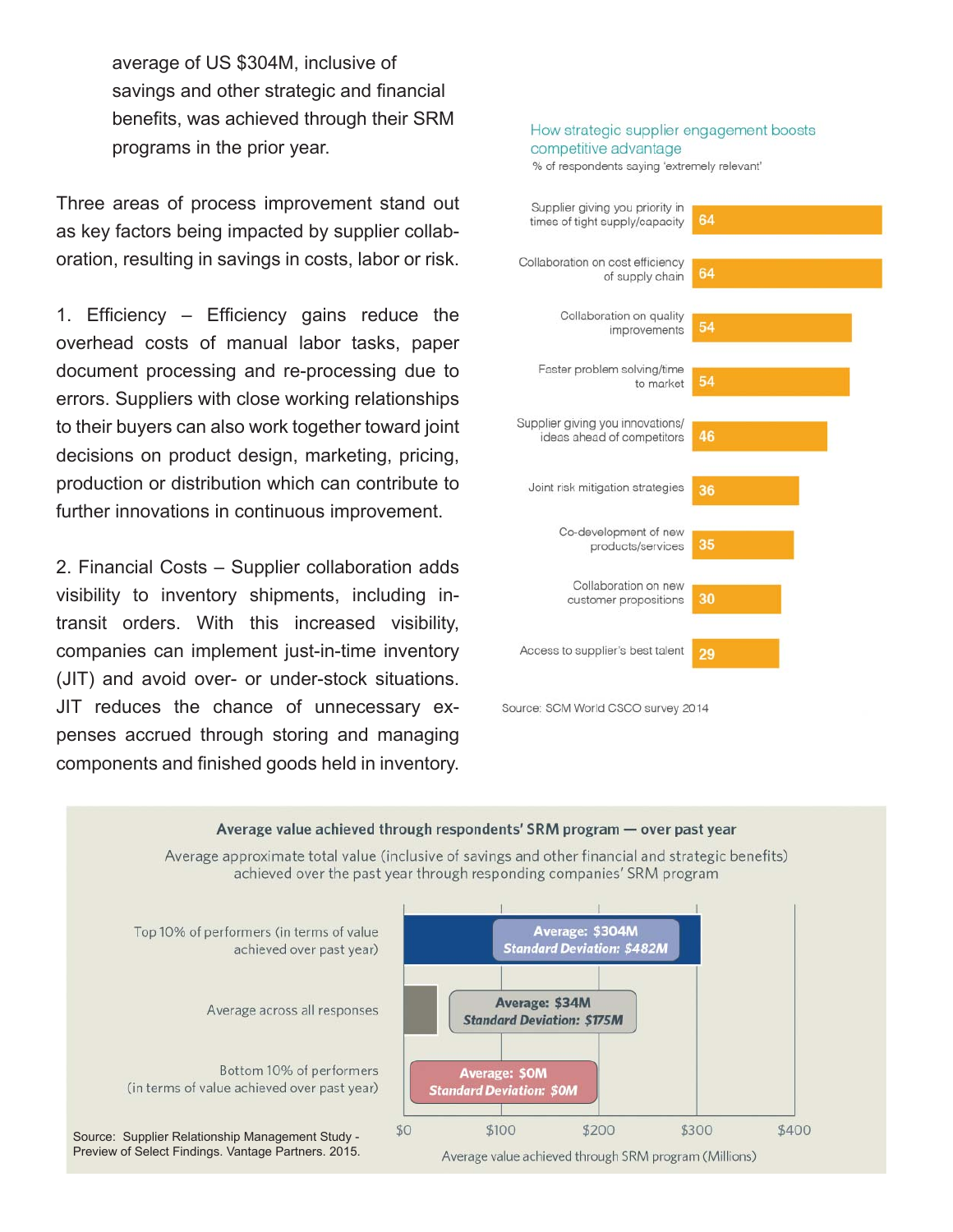3. Risk reduction – With supply chains growing increasingly complex, companies fear risks associated to supplier failure. Beyond just financial failure, the inability of suppliers to deliver goods due to natural disasters, regulatory compliance or quality issues all have the potential to effect the purchaser's ability to meet demand. Supplier collaboration solutions offer ways to anticipate disruptive events. Visibility to demand and lead times, alerts for shipment delays, demand forecasting, supplier audits and quality ratings all can help to mitigate risk of disruption.

### **Closing the Circle**

Whether supply chains will continue to increase in complexity or become smaller and more simplified over the coming years remains to be seen. Regardless, the impact of consumer demands still dictates a need for speedy product innovations, dependable supply sourcing and manageable production costs. Companies that leverage technology, including supplier collaboration tools, to address these challenges may realize a significant competitive advantage. Those that don't may have some catching up to do.

#### **References**

1 https://en.wikipedia.org/wiki/Supply\_chain\_collaboration

2 Robert B. Handfield; Ernest L. Nichols (1999). Introduction to Supply Chain Management. New York: Prentice-Hall. p. 2. ISBN 0-13-621616-1.

3 3M: Driving growth and innovation through supplier partnerships. Feb. 2017

4 http://www.edibasics.com/benefits-of-edi/

5 Transform Your Supply Chain with Collaboration: Enabling Integration between Suppliers and Customers Using Technology. J. Paul Dittmann, Ph.D., Executive Director Global Supply Chain Institute The University of Tennessee. Sponsored by DiCentral. Spring 2016

6 Supplier Management Excellence: Delivering Value Through Collaborative Relationships. SCM World. March 2015.

7 Supplier Relationship Management Study - Preview of Select Findings. Vantage Partners. 2015.